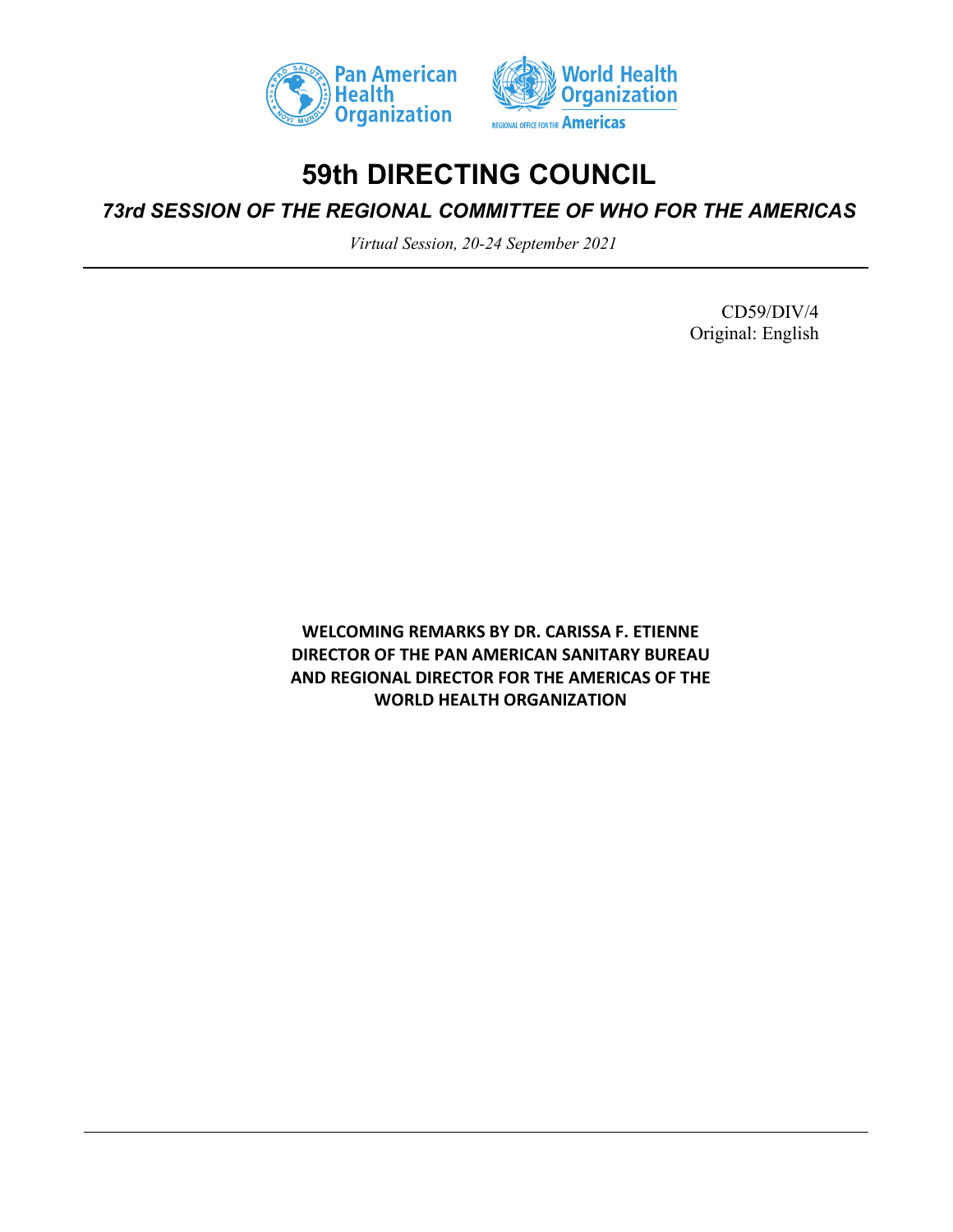## **WELCOMING REMARKS BY DR. CARISSA F. ETIENNE DIRECTOR OF THE PAN AMERICAN SANITARY BUREAU AND REGIONAL DIRECTOR FOR THE AMERICAS OF THE WORLD HEALTH ORGANIZATION**

## **20 September 2021**

## **59th Directing Council of PAHO 73rd Session of the WHO Regional Committee for the Americas**

Outgoing President of the 58th Directing Council, Honorable Dr. Fernando Ruiz Gomez, Minister of Health and Social Protection of Colombia President of Chile, Your Excellency Mr. Sebastian Pinera Secretary of Health and Human Services of the United States of America, Honorable Xavier Becerra Secretary General of the Organization of American States, Honorable Luis Almagro Lemes President of the Inter-American Development Bank, Honorable Mauricio Claver-Carone Director-General of the World Health Organization, Honorable Dr. Tedros Adhanom Ghebreyesus Honorable Ministers and Secretaries of Health of Member States of the Pan American Health Organization Distinguished Member State Delegates Eminent Members of the Diplomatic Corps Representatives of Nongovernmental Organizations in formal relationships with the Pan American Health Organization Representatives of the United Nations and Other Specialized Agencies Fellow PAHO and WHO colleagues Honored guests Esteemed Ladies and Gentlemen

A very good morning to you all.

I am pleased to extend a very warm welcome to all of you, to the 59th Directing Council of the Pan American Health Organization.

I am particularly pleased to greet the distinguished President of Chile, the Secretary of Health and Human Services of the United States and the President of the Inter-American Development Bank to this health forum.

I especially welcome all first-time attendees of the meetings of the Governing Bodies of PAHO.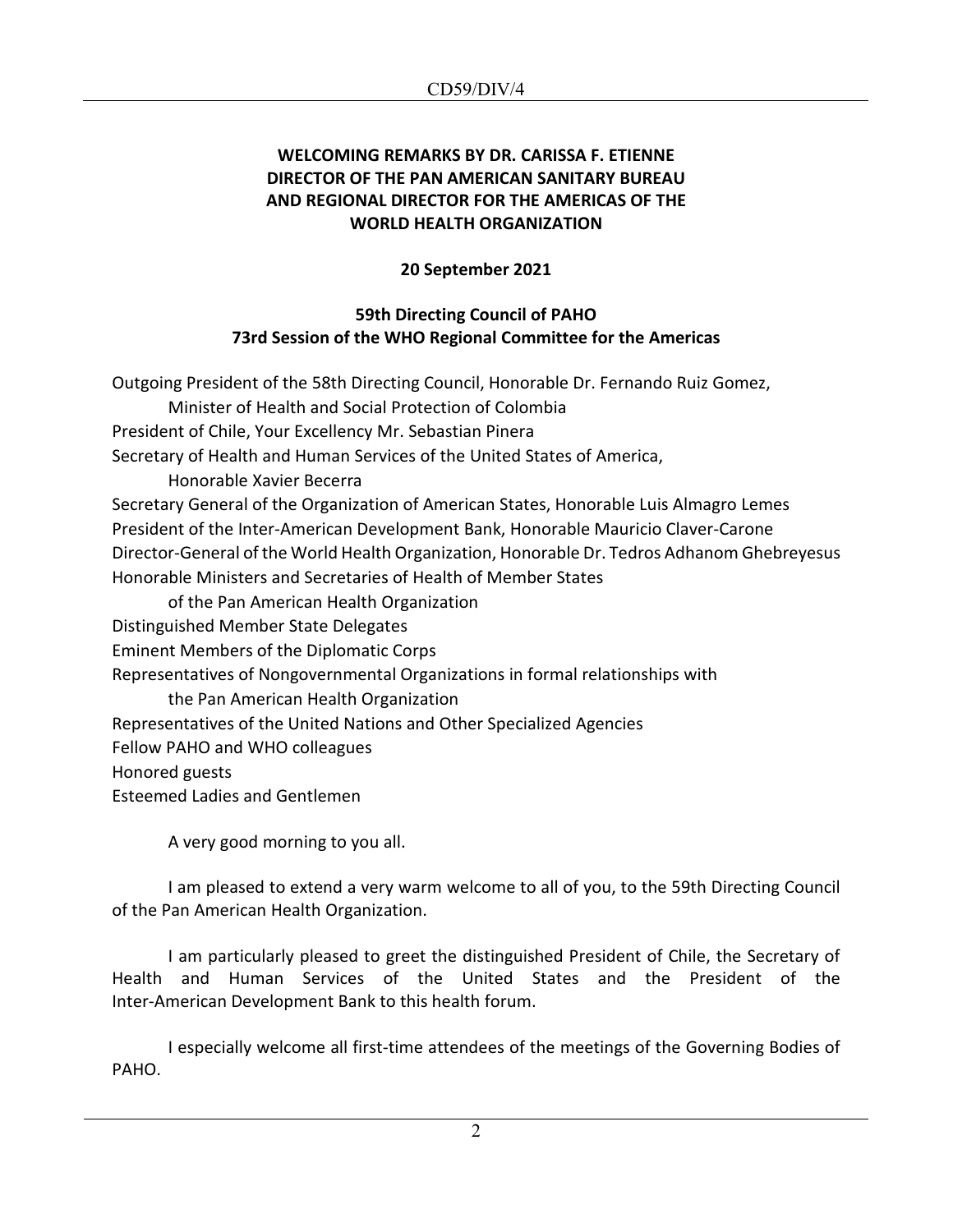I must express my genuine thanks to all Member States for their steadfast and unwavering commitment to our joint quest to improve the health and well-being of all peoples in the Americas, particularly, during this very complicated and challenging time.

Before proceeding further, I would also like to take this opportunity to extend our deepest condolences to the people of Haiti on the tragic loss of life resulting from the 7.2 magnitude earthquake, which occurred on the 14th of August 2021. Regrettably, we note that the destruction of property, displacement of families and businesses, and disruption of lives were further complicated by ravages of Tropical Storm Grace. We stand in solidarity with you, our Haitian friends, as you rebuild and recover.

Sadly, for us in the Secretariat, we also mourn the untimely loss of a member of staff, Dr. Ousmane Touré, an International PAHO Consultant, whose young life was snuffed out by the earthquake in Haiti. On behalf of the Secretariat, Member States, and the entire PAHO family, I wish to convey our heartfelt sympathy to his wife and children in Guinea.

We are meeting today amidst the unrelenting and tragic march of the global COVID-19 pandemic, which as of Friday the 17th of September 2021, had claimed more than 2.16 million lives in the Region of the Americas, with 87.6 million cases having been recorded. The mind struggles to comprehend the sheer enormity of these statistics and our hearts strain under the weight of so much loss. The Secretariat extends our deepest sympathies to the families, friends and communities who have suffered such profound consequences of COVID 19.

Honorable Delegates, the agenda of this 59th Directing Council has been primarily constructed around some of the critical lessons, lessons which we have learned from the COVID-19 pandemic, and with a keen eye to building a better future. Our inability to readily source and procure personal protective equipment, ventilators, vaccines, oxygen, medicines such as antiretrovirals and other essential health technologies, heightened our vulnerabilities and severely compromised our pandemic response. However, this alarming circumstance has galvanized us into recognizing the obligatory need for regional self-sufficiency in health technologies.

On this path towards regional self-sufficiency, PAHO recently launched a platform to boost regional vaccine production efforts and I am happy to report that the Inter-American Development Bank, the World Bank, and other partners have already expressed an interest in collaborating with us to advance this agenda.

The COVID-19 pandemic has accelerated the need for rapid adoption of digital solutions in public health. Information systems and digital health solutions that were accessible and ready to use, proved indispensable for the delivery of care at all levels of the health system. Digital solutions will also be key to post-pandemic recovery and rebuilding, and will require systemic changes to drive innovation.